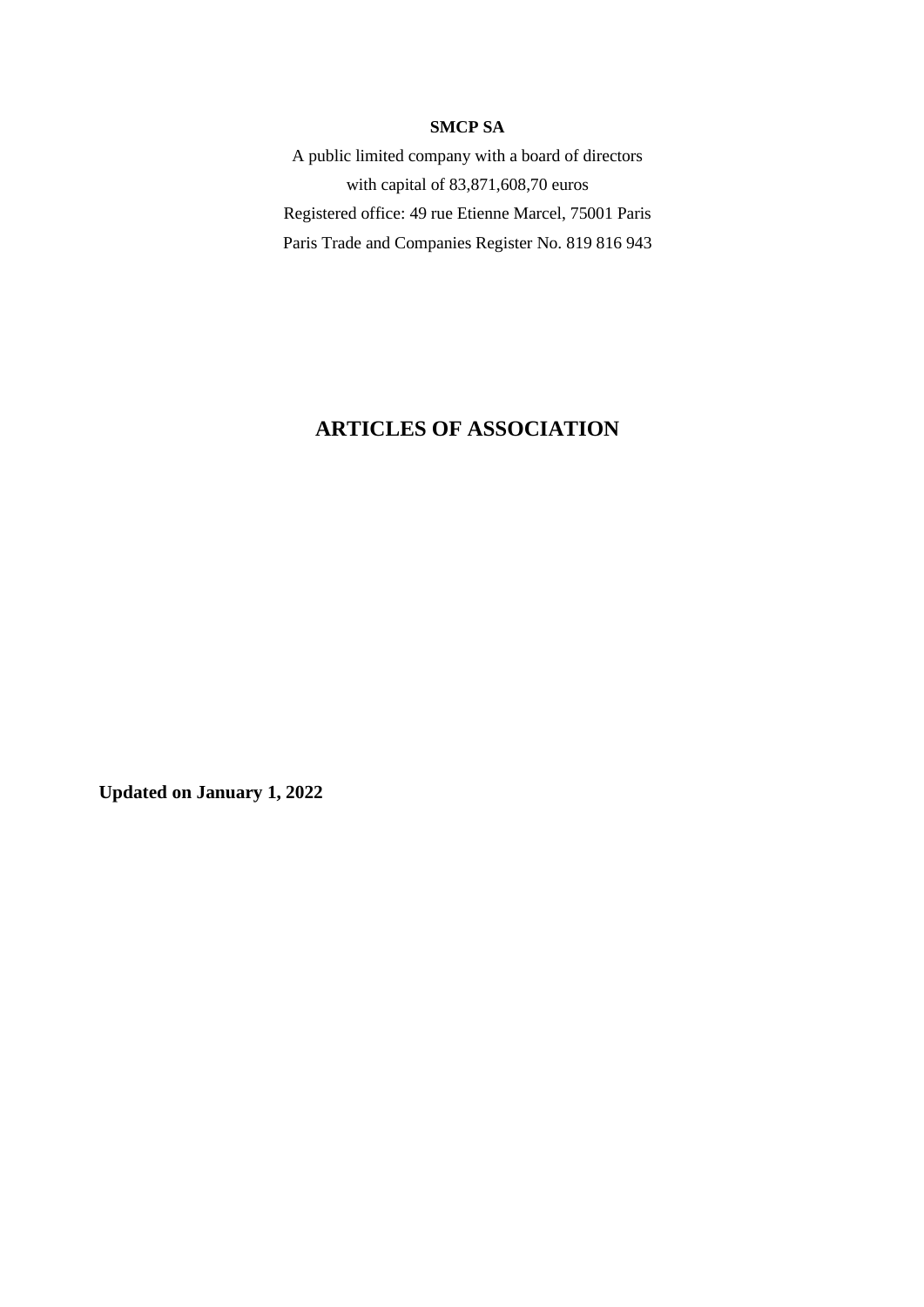#### **SECTION 1**

### **FORM – PURPOSE – NAME – REGISTERED OFFICE –**

# **TERM – FINANCIAL YEAR**

#### **Article 1 - Form**

The company (hereinafter the "**Company**") is a public limited company governed by the laws and regulations in force and by these Articles of Association.

### **Article 2 – Company Purpose**

The Company's purpose, both in France and abroad, comprises the following:

- the purchase, subscription, holding, management, transfer or contribution of shares or other securities in any French and foreign companies and undertakings;
- any provision of services and advice concerning human resources, IT, management, communication, finance, law, marketing and purchasing for its subsidiaries and direct or indirect interests;
- the holding, management and disposal of trademarks and patents;
- the activities of a group financing company and, as such, the supply of any type of financial assistance for companies forming part of the group of companies to which the Company belongs, particularly any transactions authorised under Article L. 511-7 3 of the French Monetary and Financial Code;
- the granting of any bonds or guarantees to the benefit of any company in its group or within the scope of the normal business activities of any companies in its group;
- and, in general, any transactions, whether financial, commercial, industrial or civil or related to immovable or movable property that may be associated directly or indirectly with the foregoing company purpose and any similar or related purposes, and of such a nature as to directly or indirectly encourage the Company's aim and its expansion, development and assets.

In general, the Company is authorised to perform any commercial, industrial or financial transactions that may be directly or indirectly associated with the foregoing purpose, in full or in part, or with any related or complementary activities or any activities that may contribute to its expansion or development.

#### **Article 3 - Name**

The company name is: SMCP.

All deeds and documents issued by the Company and intended for third parties must in particular indicate the company name, immediately preceded or followed by the words "société anonyme" or the initials "SA", the identification number in the Trade and Companies Register and the statement of the amount of the share capital.

### **Article 4 - Registered office**

The registered office is located at 49 rue Etienne Marcel, 75001 Paris.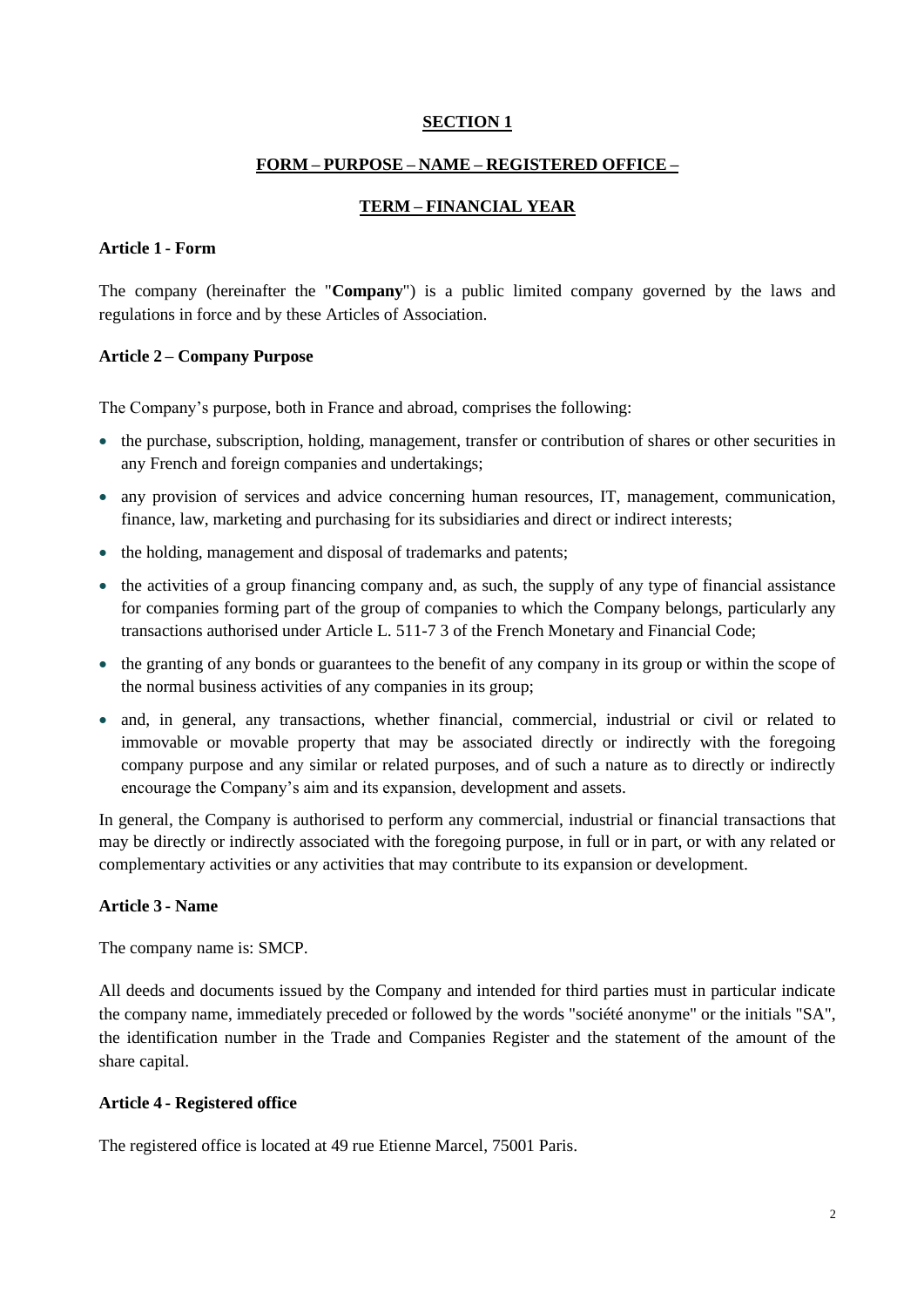It may be transferred to any other place in the same department or a neighbouring department by decision of the board of directors, subject to ratification of this decision by the next ordinary general meeting and, anywhere else in France, pursuant to deliberation of an extraordinary general meeting. Upon a transfer decided by the board of directors in the same department or in a neighbouring department, the latter is authorised to amend the Articles of Association accordingly.

# **Article 5 - Term**

The Company has a term of 99 years from its registration with the Trade and Companies Register, except in the event of early dissolution or extension.

# **Article 6 - Financial year**

The financial year has a term of twelve months; it starts on 1 January and ends on 31 December of each year.

# **SECTION 2**

# **SHARE CAPITAL**

# **Article 7 - Share capital**

The share capital is set at the sum of eighty-three million eight hundred and seventy-one thousand six hundred and eight euros and seventy cents ( $\epsilon$ 83,871,608.70).

It is divided into 76,246,917 shares distributed as follows:

- 75,535,338 ordinary shares with a par value of one euro and ten cents ( $\epsilon$ 1.10) and fully paid up;
- 711,579 Class "G" shares (the "Class G preferred shares") which are preferred shares within the meaning of Articles L. 228-11 et seq. of the French Commercial Code and having a par value of one euro and ten cents ( $E1.10$ ). The Class G preferred shares benefit from specific rights defined in Article 11 of these Articles of Association

In these Articles of Association:

- "shares" means all ordinary shares and Class G preferred shares;
- "shareholders" means the holders of ordinary shares and the holders of Class G preferred shares.

# **Article 8 - Changes to the capital**

The share capital may be increased, reduced or amortised under the conditions provided by law and these Articles of Association.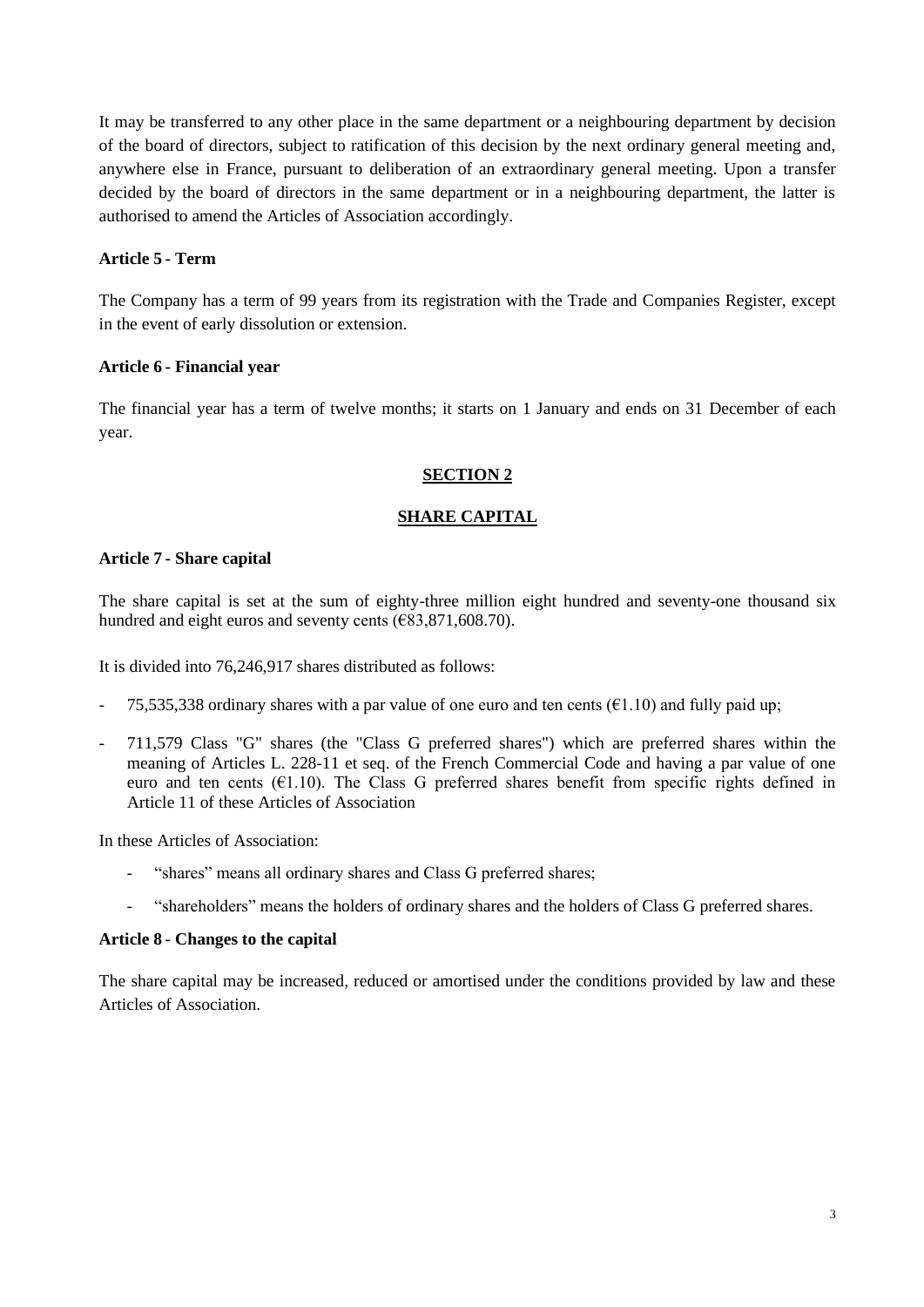# **SECTION 3**

## **SHARES**

### **Article 9 - Paying up of shares**

The paying up of shares for cash issued following a capital increase shall be done in accordance with the legislative and regulatory provisions in force, as well as the decisions of the general meetings and the Board of Directors of the Company.

The initial shares are fully paid up as soon as they are issued.

The shares cannot represent contributions in the form of services or know-how.

### **Article 10 - Form of shares**

### **1 -** Ordinary shares

The fully paid-up ordinary shares are either in registered or bearer form, as the shareholder decides, under the conditions provided for by the regulations in force.

For as long as the Company's shares are admitted to trading on a regulated market, the Company is entitled to request the identification of the holders of securities that either immediately or in the future confer voting rights at its shareholders' meetings, as well as the quantities of securities held, under the conditions provided for by the laws and regulations in force.

# **2 -** Class G preferred shares

Class G preferred shares are in registered form only. They are registered in the accounts of their owners in accordance with the legal and regulatory provisions in force.

# **Article 11 - Rights and obligations attached to the shares**

**1** - Rights and obligations attached to all shares

Each ordinary share grants the right, in the profits and corporate assets, to a share in the Company's profits and assets, in proportion to the amount of capital it represents, with the exception of Class G preferred shares whose specific rights are described in this Article 11 of these Articles of Association.

In accordance with the provisions of Article L. 225-122 of the French Commercial Code, the voting right attached to the shares (including the Class G preferred shares) is proportional to the portion of capital they represent and each share gives entitlement to at least one vote.

A double voting right is introduced for fully paid-up shares that have been held continuously as registered shares by the same holder for a minimum period of at least two (2) years. To calculate this holding period, no account is taken of the period during which the Company's shares were held prior to the date of admission to trading on the regulated market of Euronext Paris.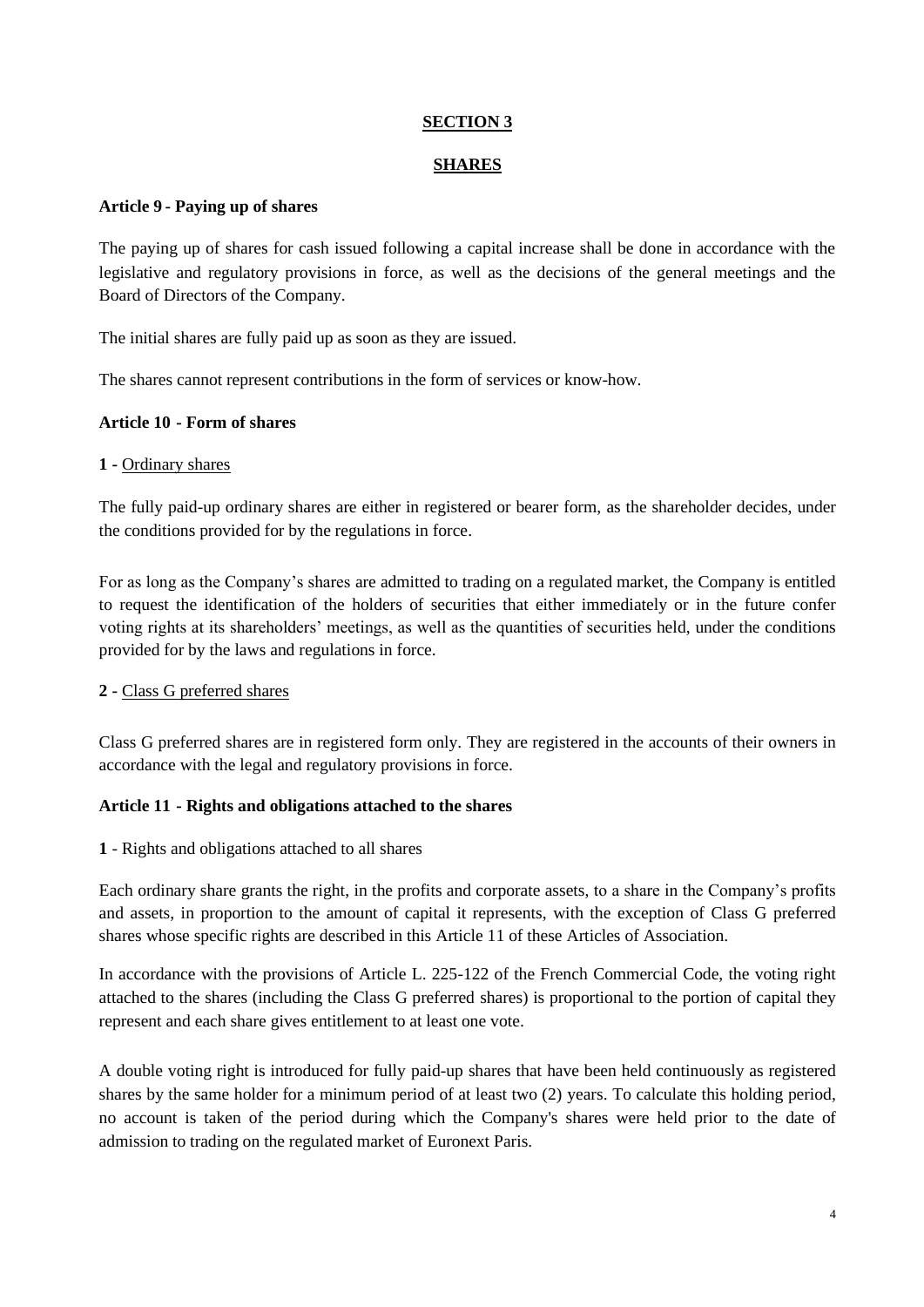In accordance with Article L. 225-123, Section 2 of the French Commercial Code, in the event of an increase in capital through the incorporation of reserves, profits or issue premiums, the double voting right is granted to the new ordinary shares allocated free of charge to a shareholder as from the issue thereof, on the basis of the former ordinary shares for which they are already entitled to this right.

This double voting right may be exercised at any meeting.

The double voting right ceases automatically when the ordinary share is converted to a bearer share or ownership is transferred.

Shareholders only bear losses up to the amount of their contributions.

The rights and obligations attached to the share accrue to any owner thereof. Ownership of a share shall automatically involve acceptance of the Articles of Association and the resolutions of the general meeting.

Whenever it is necessary to hold a number of shares to exercise any right whatsoever, isolated shares or shares that are lower in number than that required do not grant their owners any rights against the Company, and the shareholders must deal personally with the grouping of the number of shares required in such event.

**2 -** Special rights and obligations attached to Class G preferred shares

The Class G preferred shares do not have financial rights and therefore do not give entitlement, in the profits and corporate assets, to a share proportional to the portion of the capital it represents as long as they are not converted into ordinary shares under the conditions set out in Article 12 of these Articles of Association.

The holders of Class G preferred shares shall meet at a special meeting subject to the quorum and majority rules of Article L. 225-99 of the French Commercial Code (the **"Special Meeting of Holders of Class G Preferred Shares**").

In the event that the Company simultaneously or subsequently issues new preferred shares whose holders would have rights identical to those conferred by Class G preferred shares to their holders, subject to the prior agreement of the meeting of holders acting by a majority of two thirds in accordance with Article L. 225-96 of the French Commercial Code, these issues shall be assimilated to Class G preferred shares, so that all the Class G preferred shares thus issued successively shall constitute one and the same class of preferred shares. The maintenance of the special rights conferred on holders of Class G preferred shares is ensured, in accordance with the law for any legal amendment likely to affect these rights, and in particular:

- (i) in accordance with Article L. 225-99 paragraph 2 of the French Commercial Code, the decision of the collective meeting to modify the rights relating to a class of shares shall only be final after approval by the Special Meeting of the Holders of Class G Preferred Shares, it being specified that any reduction of the capital not motivated by losses or cancellation of Class G preferred shares not motivated by losses constitutes a modification of the rights attached to Class G preferred shares;
- (ii) in Article L. 228-17 of the French Commercial Code, in the event of a merger or demerger, and more generally in the event of a contribution, Class G preferred shares may be exchanged for shares of companies benefiting from the contribution or transfer of assets comprising equivalent special rights or according to a specific exchange parity taking into account the special rights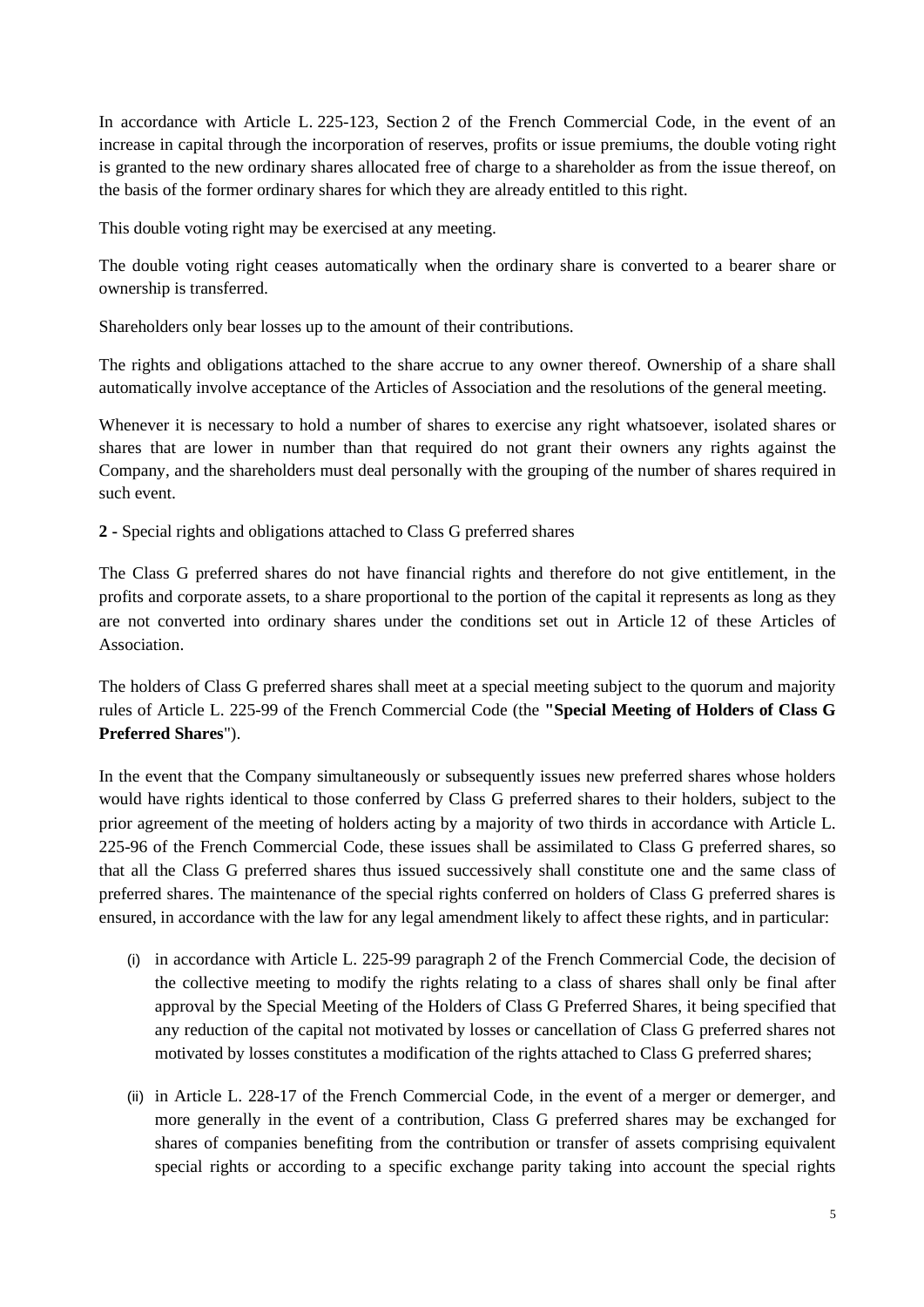abandoned, and, in the absence of an exchange for shares conferring equivalent special rights, the merger or demerger shall be subject to the approval of the Special Meeting of Holders of Class G Preferred Shares.

### **Article 12 - Conversion of Class G preferred shares**

The Class G preferred shares shall be convertible into 5,072,914 ordinary shares of the Company, in accordance with the provisions of Article L. 228-12 of the French Commercial Code, at the request of the holder of Class G preferred shares or at the initiative of the Company in accordance with the procedure referred to in this Article 12 of these Articles of Association.

- **1.** The Class G preferred shares will be converted into ordinary shares as of 1 January 2019 in accordance with the terms and conditions described below.
- **2.** Each of the holders of Class G preferred shares may notify the Company of a request for conversion of all or part of the Class G preferred shares held by it on 1 January of each year (the "**Conversion Date"**) from 1 January 2019 to 1 January 2024 (the "**Conversion Period**"), in accordance with the procedure referred to below.
- **3.** Any request for conversion of Class G preferred shares into ordinary shares must be notified to the Company by the holder concerned, by registered letter with acknowledgement of receipt no earlier than six months and no later than one month before the Conversion Date referred to by the holder in its conversion request (i.e. between 1 July and 1 December of the year preceding the said Conversion Date).
- **4.** All Class G preferred shares which have not been converted at the end of the Conversion Period shall be automatically converted by the Company on 1 January 2025.
- **5.** Each holder of Class G preferred shares shall be allocated a number of ordinary shares proportional to the total number of Class G preferred shares that it holds, it being specified that (i) the number of Class G preferred shares held by the holder is assessed in relation to the total number of Class G preferred shares allocated and/or issued on the Conversion Date and (ii) that in the event of a fraction, the number of ordinary shares shall be rounded down to the nearest whole number.
- **6.** The capital increase that may result, as the case may be, from the conversion of Class G preferred shares into ordinary shares shall be paid up by incorporation of any premiums or reserves appearing in the Company's liabilities. As such, the Company undertakes to set up a reserve in an amount sufficient to enable the conversion of Class G preferred shares. They shall be subject to the provisions of the Company's Articles of Association and shall carry dividend rights from their date of issue. The allocation of ordinary shares at the time of the conversion of Class G preferred shares may also result from the redemption of ordinary shares by the Company.
- **7.** The new ordinary shares issued at the time of the conversion of Class G preferred shares shall be fully assimilated to the former ordinary shares of the same class after payment, if any, of the dividend relating to the previous financial year.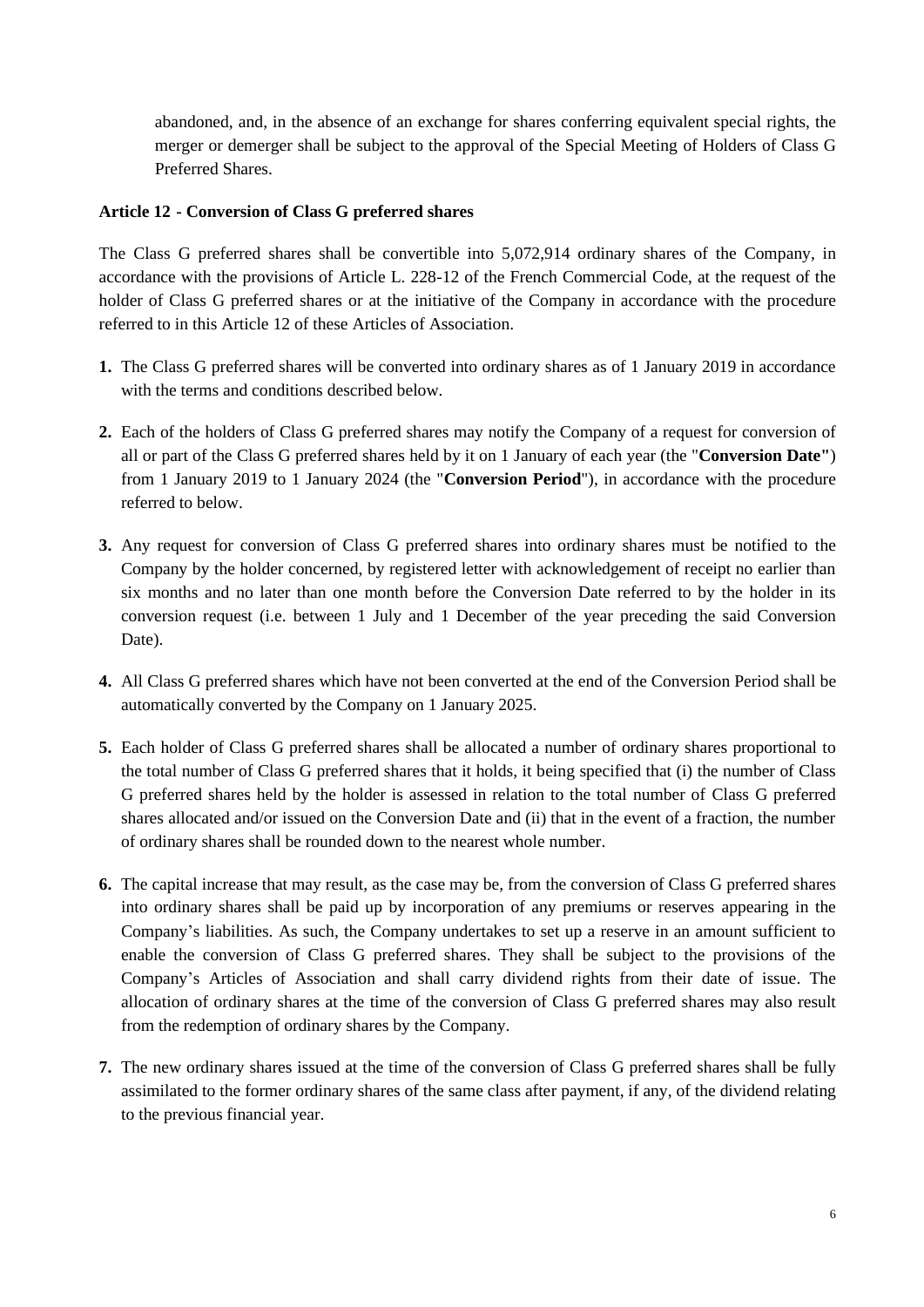#### **Article 13 Indivisibility of shares – Usufruct**

**1** - The shares are indivisible in respect of the Company.

Co-owners of undivided shares are represented at general meetings by one of them or by a single representative. In the event of disagreement, the representative is designated by the courts at the request of the most diligent co-owner.

**2** - Where a usufruct is attached to the shares, their registration in an account must indicate the existence of the usufruct. Except in the event of an agreement to the contrary notified to the Company by registered letter with acknowledgment of receipt, the voting right is held by the usufructuary at Ordinary general meetings and by the bare owner at extraordinary general meetings.

### **Article 14 - Transfer and assignment of shares**

The ordinary shares, whether registered or bearer, can be freely traded, except in the event of laws or regulations to the contrary. They are registered in an account and are assigned, in respect of the Company and third parties, by means of transfer from one account to another, according to the procedure defined by the laws and regulations in force.

The Class G preferred shares are transferable subject to compliance with a one-year retention period following their respective issue date in accordance with the provisions of Articles L 225-197-1 et seq. of the French Commercial Code.

Any transfer of Class G preferred shares shall entail the transfer of all the rights attached to the Class G preferred shares, provided that such assignment takes place in the forms required by law or regulations.

# **Article 15 - Crossing of statutory thresholds**

For as long as the Company's shares are admitted to trading on a regulated market, besides the declarations on crossing of thresholds expressly provided for by the laws and regulations in force, any natural or legal persons finding themselves, directly or indirectly, alone or jointly, in possession of a portion of the capital or voting rights (calculated in accordance with the provisions of Articles L. 233-7 and L. 233-9 of the French Commercial Code and the provisions of the general regulations of the French Autorité des Marchés Financiers), equal to or greater than 1% of the capital or voting rights, or any multiple thereof, including beyond the thresholds set by the legal and regulatory framework, must inform the Company of the total number (i) of shares and voting rights they own, directly or indirectly, alone or jointly; (ii) of the securities granting future access to the Company capital that they own, directly or indirectly, alone or jointly, and the voting rights potentially attached thereto; and (iii) of the shares already issued which those persons may acquire under an agreement or a financial instrument mentioned in Article L. 211-1 of the French Monetary and Financial Code. Such notification must be given, by registered letter with acknowledgment of receipt, within a period of four business days as from the crossing of the threshold concerned.

The obligation to inform the Company also applies, within the same periods and under the same conditions, when the shareholder's interest in the capital, or voting rights, falls below one of the aforesaid thresholds.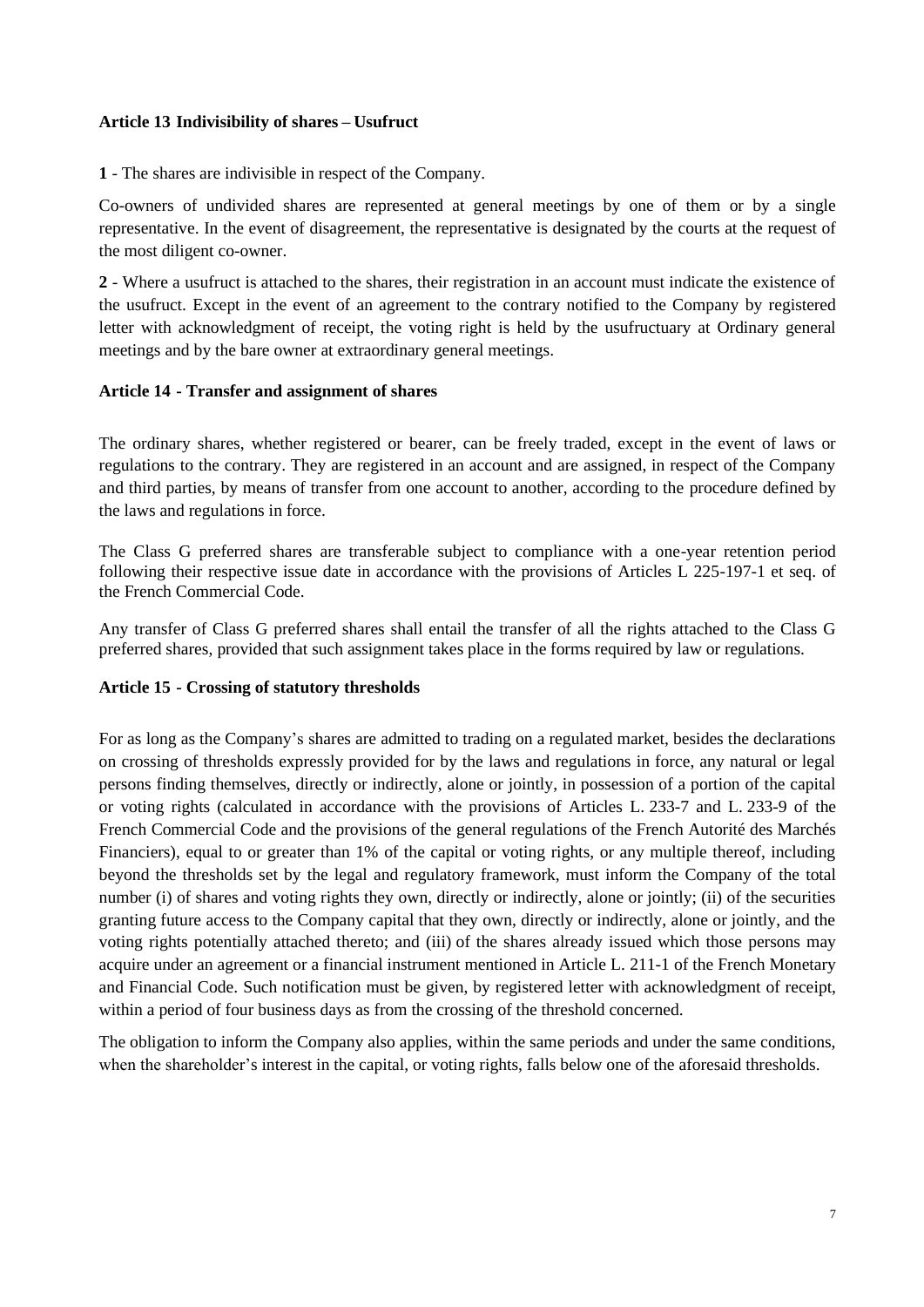As an exception to the foregoing, the obligation to notify the Company of crossing the thresholds mentioned above shall cease to apply when the share of capital or voting rights held directly or indirectly by a shareholder, acting alone or in concert with other shareholders, is equal to or greater than 50% of the capital or voting rights.

In the event of failure to comply with the obligation to make the aforesaid declaration of crossing of thresholds and at the request, recorded in the minutes of the general meeting, of one or more shareholders representing at least 5% of the Company's capital or voting rights, those shares exceeding the portion that should have been declared will be deprived of voting rights up until the expiry of a period of two years following the date of that the situation with regard to notification was rectified.

The Company reserves the right to inform the public and the shareholders either of the information notified to it or of failure to meet the aforesaid obligation by the person concerned.

# **SECTION 4**

# **COMPANY ADMINISTRATION**

### **Article 16 - Board of Directors**

### **1 -** Composition

The Company is administered by a Board of Directors with a minimum of three and a maximum of eighteen members, subject to the exceptions provided for by law.

The Board of Directors may appoint one or more observers up to a maximum of three. The observers are natural or legal persons, selected from among the shareholders or otherwise. The term of office of observers is four years, except in the event of resignation or early termination of office as decided by the Board. The arrangements for performance of the observers' task, including any remuneration, are decided by the board of directors. Observers may be re-elected. They are invited to meetings of the Board of Directors and take part in the deliberations in an advisory capacity.

# **2 -** Appointment

During the life of the company, the directors are appointed, renewed or dismissed under the conditions provided for by the legislative and regulatory provisions in force and these Articles of Association.

# **3 -** Duties

A director's term of office is four years.

Directors may be re-elected. They may be dismissed by the ordinary shareholders' meeting at any time.

Directors must not be more than 75 years of age (it being stipulated that the number of directors of more than 70 years of age may not be greater than one-third of the directors in office) and are subject to the statutory and regulatory provisions applicable to the accumulation of offices.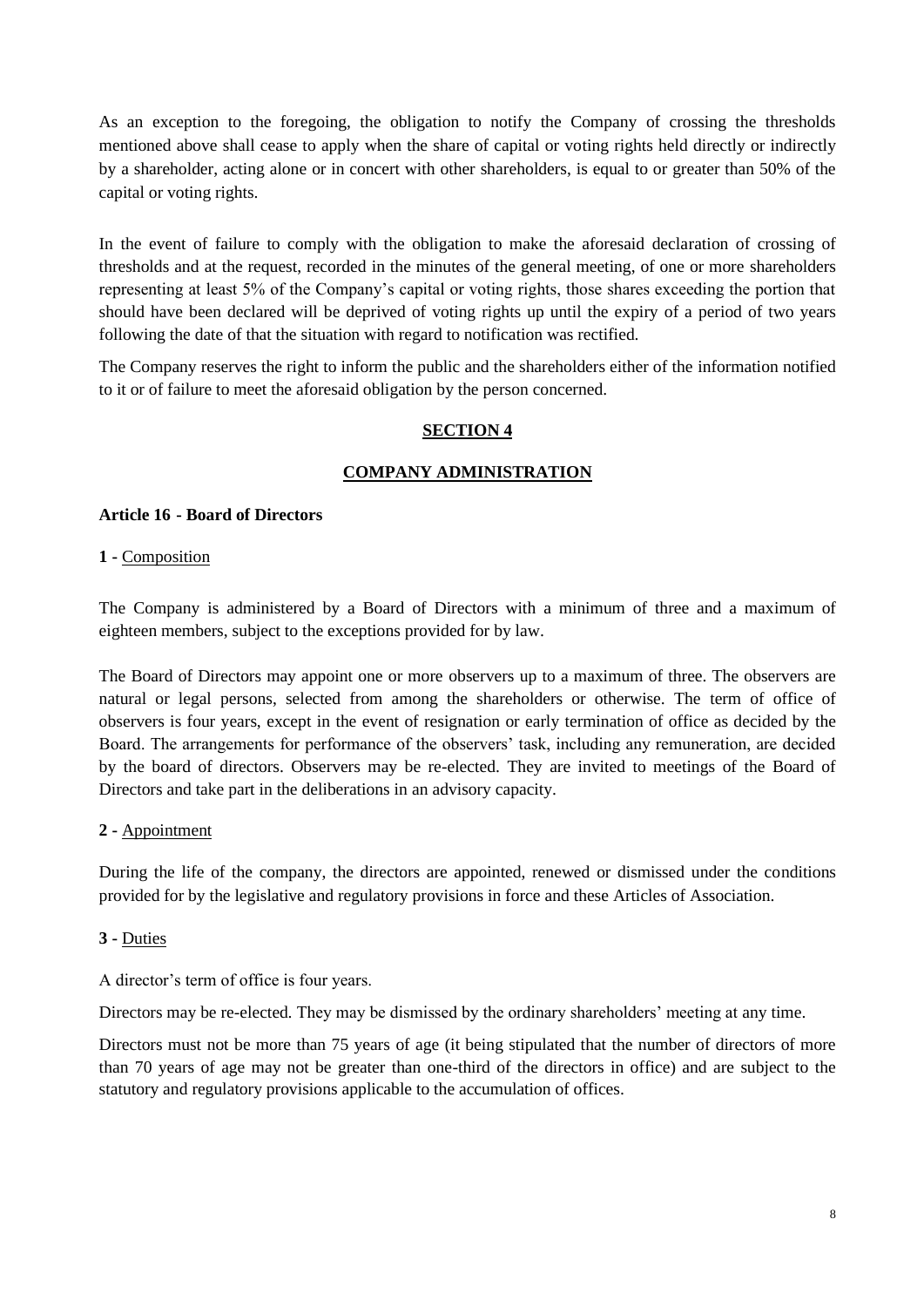### **4 -** Identity of directors

Directors may be natural persons or legal persons. The latter must, at the time of their appointment, designate a permanent representative who is subject to the same conditions and obligations and who incurs the same liabilities as if they were a director in their own name, without prejudice to the joint liability of the legal person that they represent.

The office of permanent representative is conferred for the term of office of the legal person that they represent.

If the legal person revokes the office of their permanent representative, they are required to inform the Company without delay of such revocation and of the identity of their new permanent representative, by registered letter. The same applies in the event of the death, resignation or prolonged impediment of the permanent representative.

**5 -** The general meeting may allocate to directors, as remuneration, a fixed annual sum, the amount of which is maintained until a new decision is made. Its distribution among the directors is determined by the board of directors.

The directors may not receive from the Company any remuneration, whether permanent or not, for their term of office as director, other than that provided by law.

**6 -** Each director must hold at least 100 shares of the Company.

**7 -** Directors representing employees

Where the number of directors, calculated as required by law, is less than or equal to 8, the Board of Directors shall include a member representing employees appointed by the Company's works council.

Where the number of directors appointed pursuant to the foregoing section is more than 8 and provided that this criterion is fulfilled on the day of such appointment (which should occur within a period of six months from the date on which this threshold is exceeded), a second director representing employees shall be appointed by the works council. Furthermore, in the event that the number of directors might become less than or equal to 8, the term of office of the second director representing employees appointed by the works council shall be maintained until its expiration.

In addition to the applicable legal provisions, it is specified, as necessary, that in the absence of an appointment, pursuant to the law and to this article, of a director representing employees by the aforementioned staff representative bodies (regardless of the reason and in particular due to a delay in such appointment), shall have no impact on the validity of the Board of Directors' deliberations.

The provisions of article 16.6 of the Articles of Association do not apply to directors representing employees.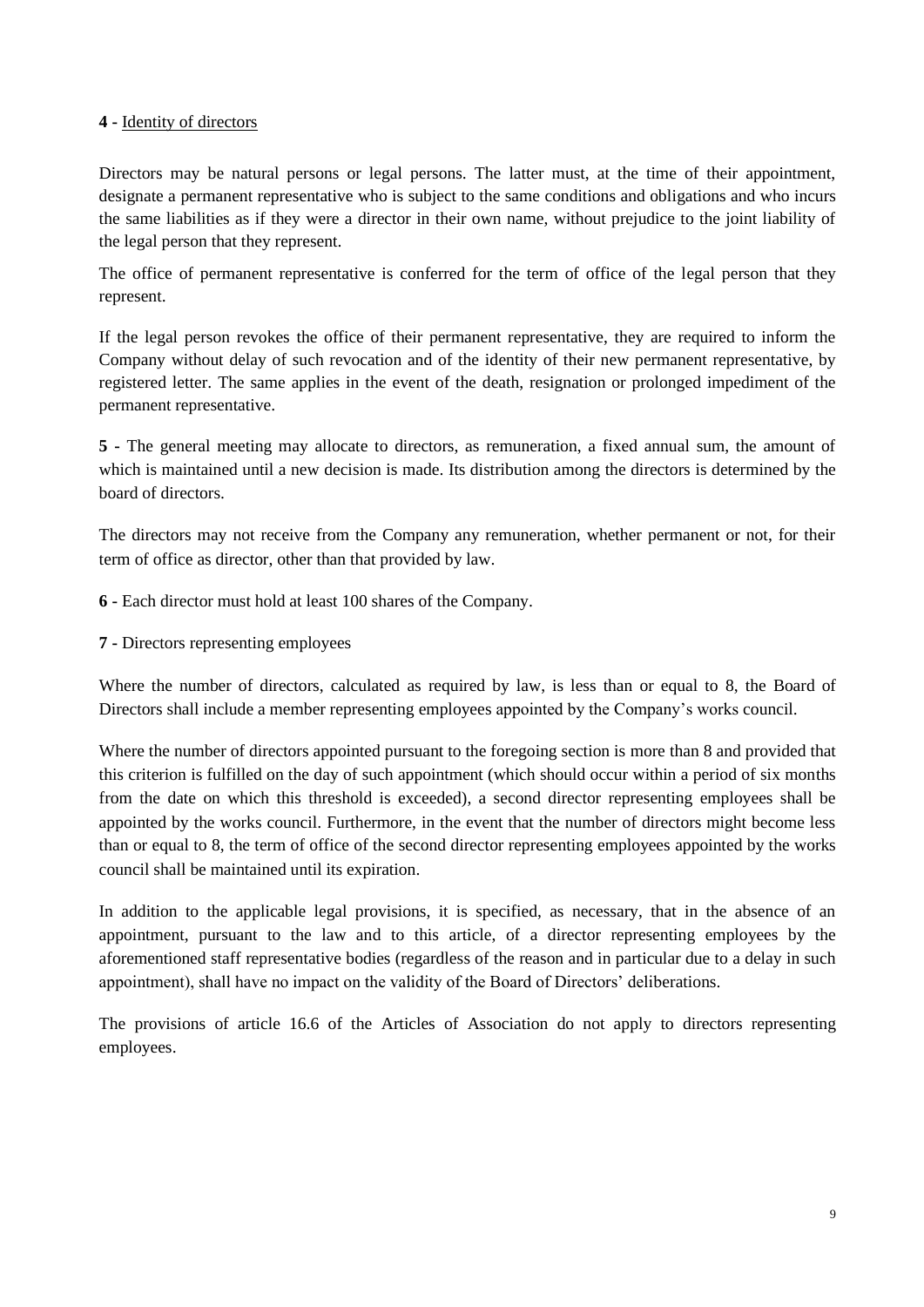# **Article 17 - Deliberations of the Board**

## **1 -** Meetings

The Board of Directors meets at the invitation of the chairman or one of its members appointed by the chairman as often as the Company's interests so require, it being stipulated that the frequency and duration of the Board of Directors' meetings must be such as to allow for in-depth examination and discussion of the matters falling within the Board's remit.

The meeting shall take place at the registered office or at any other place indicated in the notice of meeting.

The notice is given by all written means. Decisions of the Board of Directors are valid, even in the absence of a notice of meeting, if all its members are present or represented.

Certain decisions of the board of directors may, under the conditions laid down by the laws and regulations in force, be taken by written consultation of the directors.

**2** - Decisions of the Board of Directors are only valid if at least one half if its members are present.

Decisions are taken by a simple majority of members present or represented. In the event of a tie vote, the chairman of the meeting casts the deciding vote.

In accordance with the legal and regulatory provisions, the internal rules may provide that, for the calculation of quorum and majority, the directors participating in the meeting of the board by videoconference or telecommunication means that meet the technical characteristics laid down by the legislative and regulatory provisions in force may be considered present.

Any director may designate another director to represent him at a meeting of the board of directors, with each director having only one power of attorney per meeting.

**3 -** An attendance register shall be kept which shall be signed by the members of the board of directors participating in the meeting of the board, both on their own behalf and as a representative.

The deliberations of the board of directors shall be recorded in minutes signed by the chairman of the meeting and by at least one director who took part in the meeting. In the event of impediment of the chairman of the meeting, it shall be signed by at least two directors.

**4 -** The Board of Directors shall determine by internal rules its operating procedures in accordance with the law and the Articles of Association. It may decide on the setting up of committees to consider the issues that it or its chairman submits for their consideration. The composition and powers of each of these committees, which carry out their activities under its responsibility, shall be determined by the Board of Directors by internal rules.

**5** - Any person called to attend meetings of the Board of Directors shall be bound by discretion with regard to information of a confidential nature and given as such by the chairman as well as a general obligation to be discrete.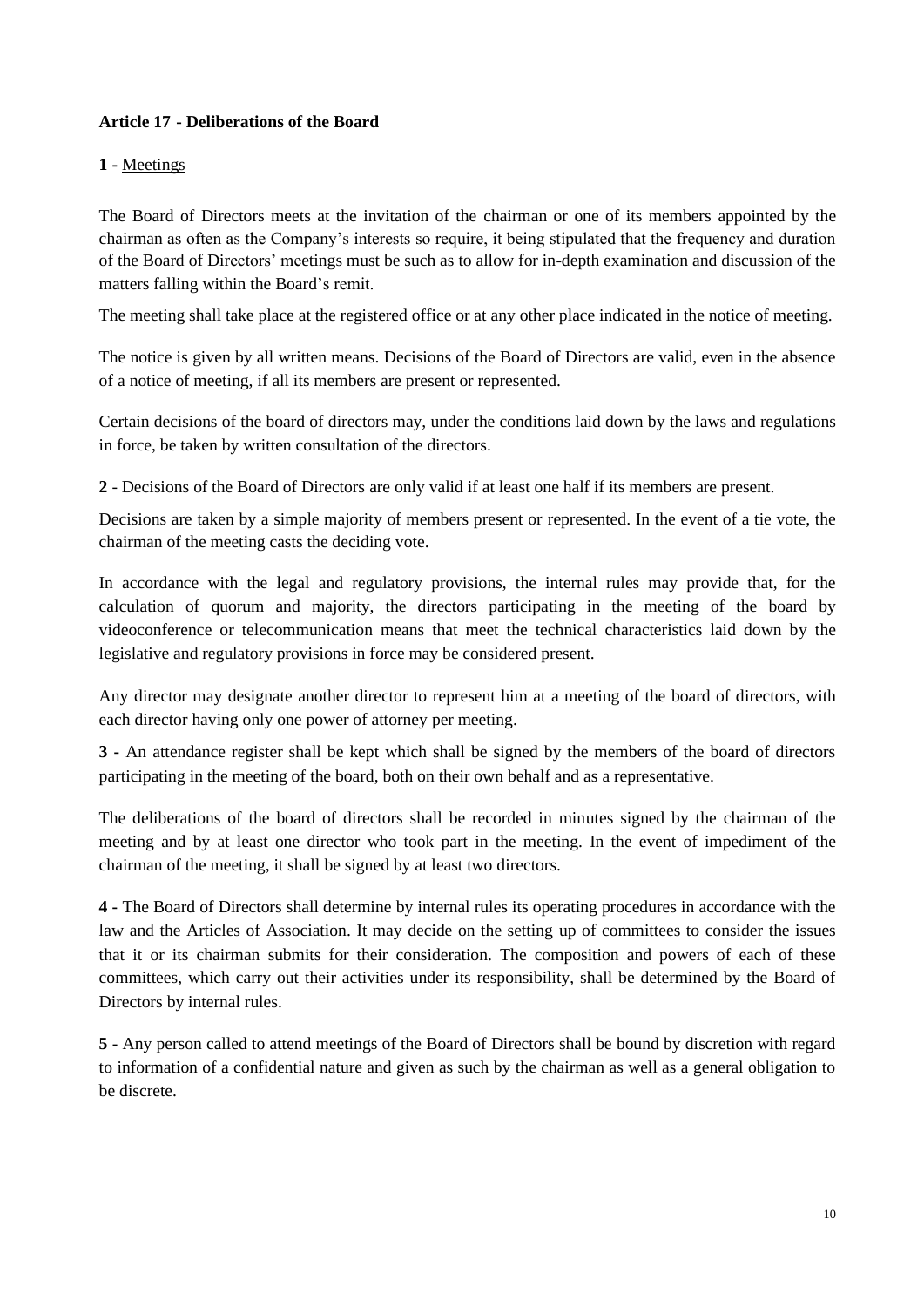### **Article 18 - Chairman of the Board of Directors**

**1** - The Board of Directors elects a chairman from its members who are natural persons.

The chairman is elected for a term that may not exceed that of his or her term as director. The chairman may be re-elected.

**2** - The chairman of the Board of Directors organises and manages Board proceedings and reports on them to the general meeting of shareholders. He/she ensures the proper functioning of Company bodies and ensures, in particular, that the directors are able to perform their tasks.

**3** - The Board of Directors may elect, among its members who are natural persons, a vice-chairman who is appointed for a term which may not exceed that of their office of director. The vice-chairman is required to replace the chairman in the event of temporary unavailability or death. In the case of temporary unavailability, this temporary replacement shall remain valid for the duration of the unavailability; in the event of death, it is valid until the election of the new chairman.

# **Article 19 - General management**

### **1 -** Operating procedure

The general management of the Company is assumed, under its responsibility, either by the chairman of the Board of Directors or by any other natural person nominated by the Board of Directors and holding the title of chief executive officer.

The Board of Directors may choose between these two procedures for general management at any time and at least each time the term of office of the chief executive officer or of the chairman of the Board of Directors expires if the chairman also takes on the general management of the Company.

The shareholders and third parties are informed of this choice under the regulatory conditions.

When the general management of the Company is taken on by the chairman of the Board of Directors, the following provisions relating to the chief executive officer are applicable to the chairman. He/she then assumes the title of chairman and chief executive officer.

**2** - The chief executive officer may propose that the Board of Directors nominates one or more natural persons to assist the chief executive officer, with the title of deputy chief executive officer.

There may be no more than five deputy chief executive officer.

The chief executive officer and the deputy chief executive officers may be no more than 65 years of age.

The term of office of the chief executive officer or deputy chief executive officers is determined at the time of appointment; this period cannot exceed their term of office as director, where appropriate.

**3** - The chief executive officer may be dismissed by the Board of Directors at any time. The same applies to the deputy chief executive officer, on the proposal of the chief executive officer. If dismissal is decided without valid reason, it may give rise to damages.

When the chief executive officer ceases to perform or is prevented from performing his duties, unless decided otherwise by the Board, the deputy chief executive officers will retain their duties and their powers until the new chief executive officer is appointed.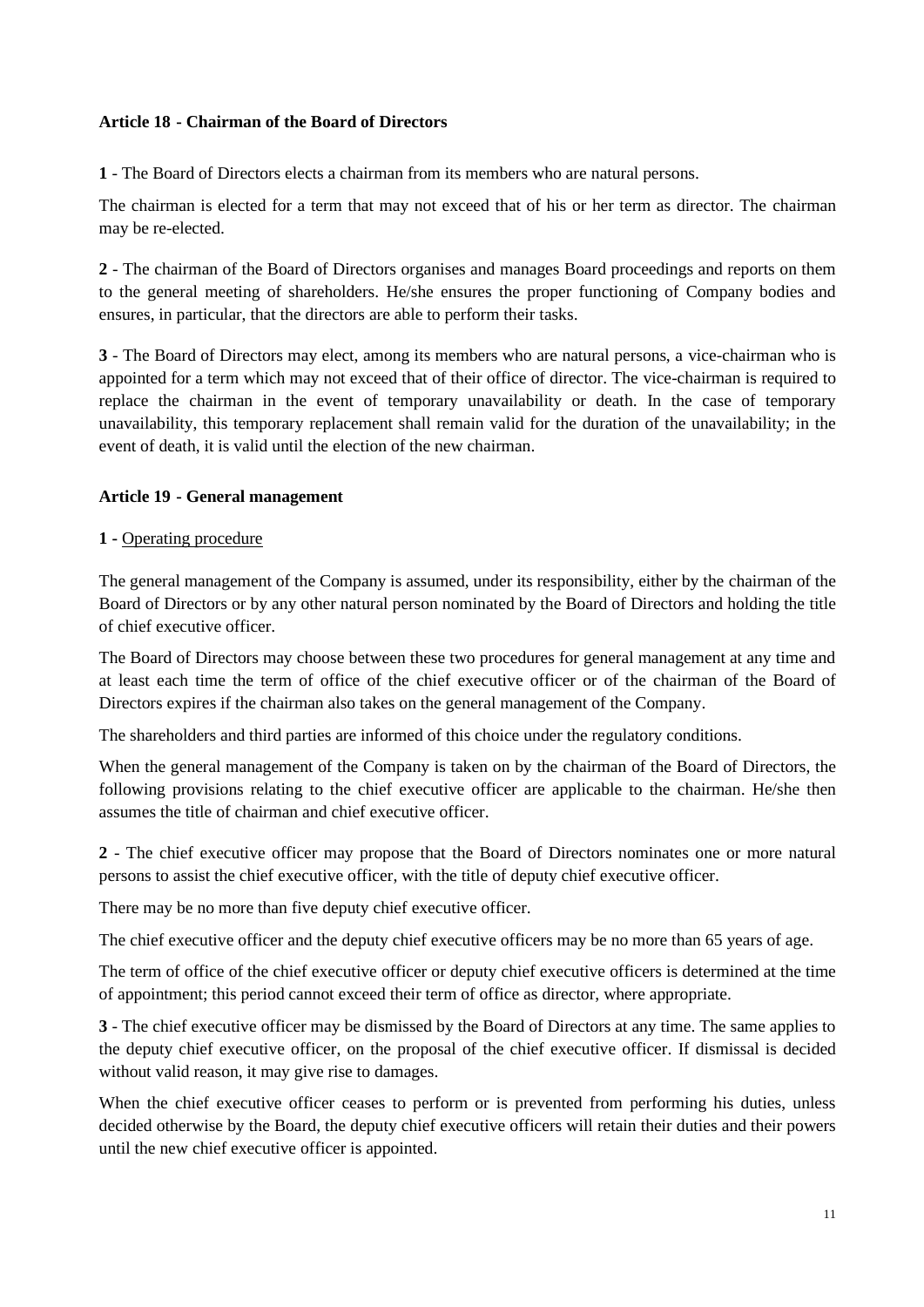The Board of Directors determines the remuneration of the chief executive officer and the deputy chief executive officer.

**4** - The chief executive officer is vested with the most extensive powers to act in all circumstances on behalf of the Company. He or she exercises these powers within the limits of the corporate purpose and subject to those powers expressly attributed by law to Shareholders' Meetings and to the Board of Directors.

He represents the Company with third parties. The Company is even bound by acts of the chief executive officer that do not fall within the Company purpose, unless it can prove that the third party knew that the act exceeded such purpose or that the party could not fail to be aware of it under the circumstances; publication of the articles of association alone is not sufficient to constitute such proof.

Decisions of the Board of Directors limiting the powers of the chief executive officer are not enforceable against third parties.

**5** - By agreement with the chief executive officer, the Board of Directors determines the scope and the duration of the powers conferred on the deputy chief executive officers. The deputy chief executive officers have the same powers as the chief executive officer vis-à-vis third parties.

**6** - The chief executive officer or the deputy chief executive officers may, subject to the limits set by the legislation in force, delegate the powers they deem appropriate, for one or more specific purposes, to any agents, even from outside the Company, either individually or forming a committee or commission, with or without the power of substitution, subject to the limitations set by law. These powers may be permanent or temporary and may include the power of substitution or otherwise. The delegations thus granted retain their full effects despite expiry of the office of the person conferring them.

# **SECTION 5**

# **GENERAL AND SPECIAL MEETINGS**

#### **Article 20 - General meetings**

#### **1 -** Notice of meeting, place of meeting

General meetings are called under the conditions, in the form and within the periods stipulated by law.

They are held at the registered office or at any other place indicated in the notice of meeting.

# **2 -** Agenda

The agenda for the meeting is set out in the notices and letters of notice; it is drawn up by the person preparing the notice.

The meeting may only decide on items included on the agenda; nevertheless, it may dismiss one or more directors and replace them under any circumstances.

One or more shareholders representing at least the portion of capital provided for by law and acting under the statutory conditions and within the statutory periods have the power to request the inclusion of draft resolutions on the agenda.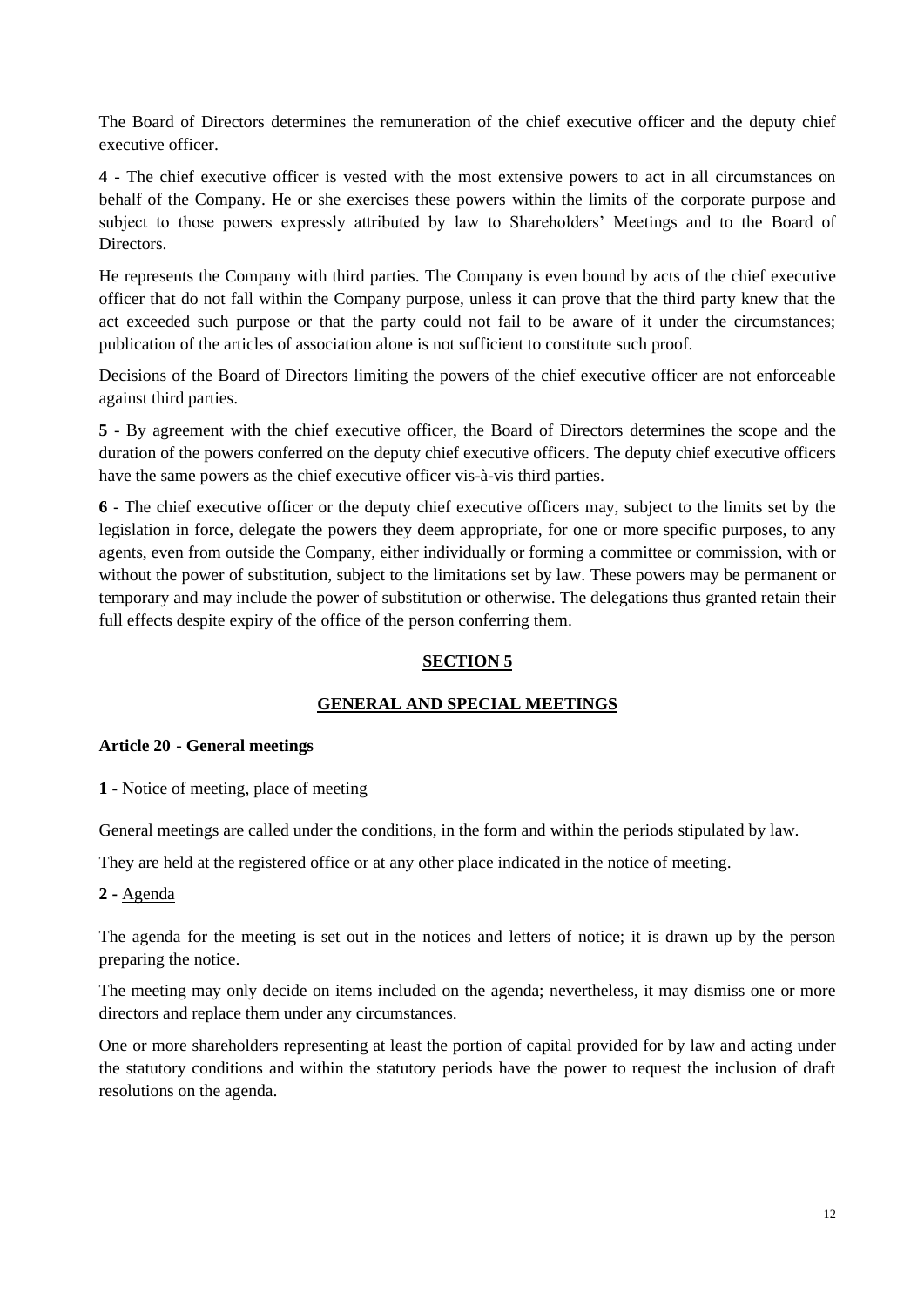### **3 -** Access to meetings

Any shareholder is entitled to attend general meetings and to participate in the deliberations either personally or through a representative.

Any shareholder may participate in meetings, either personally or through a representative, under the conditions laid down by the regulations in force, subject to providing proof of their identity and ownership of their securities in the form of accounting registration of their securities under the conditions provided for by the laws and regulations in force.

On the decision of the Board of Directors published in the notice of the meeting to use such means of telecommunications, shareholders participating in the meeting by video conference or by means of telecommunications or online, including the Internet, allowing them to be identified under the conditions provided for by the regulations in force, are deemed to be present for the calculation of the quorum and the majority.

Any shareholder may vote remotely or confer power of attorney in accordance with the regulations in force, by means of a form drawn up by the Company and sent to the latter under the conditions provided for by the regulations in force, including by electronic means or online, on the decision of the Board of Directors. This form must be received by the Company under the regulatory conditions for it to be taken into account.

Meetings are chaired by the chairman of the Board of Directors or, in their absence or otherwise failing this, by the member of the Board specially delegated for such purpose by the Board of Directors. Failing that, the meeting elects its chairman itself.

Minutes of the meeting are drawn up and copies certified and issued in accordance with the regulations in force.

The legal representatives of legally incapable shareholders and the natural persons representing shareholding legal persons take part in the meetings, whether they personally are shareholders or otherwise.

#### **4 -** Attendance sheet, officers, minutes

An attendance sheet is kept at each meeting, containing the information laid down by law.

Meetings are chaired by the chairman of the Board of Directors or, in their absence, by a director delegated by the Board for that purpose. Failing that, the meeting elects its chairman itself.

The duties of tellers are performed by the two members of the meeting, present and accepting such duties, holding the highest number of votes, either themselves or as representatives.

The officers appoint the secretary, who need not be a shareholder.

The members of office aim to check, certify and sign the attendance sheet, ensure that discussions are properly held, settle any incidents at the meeting, check the votes cast, ensure the lawfulness thereof and ensure that the minutes are drawn up.

The minutes are drawn up and copies or extracts of the deliberations are issued and certified in accordance with the law.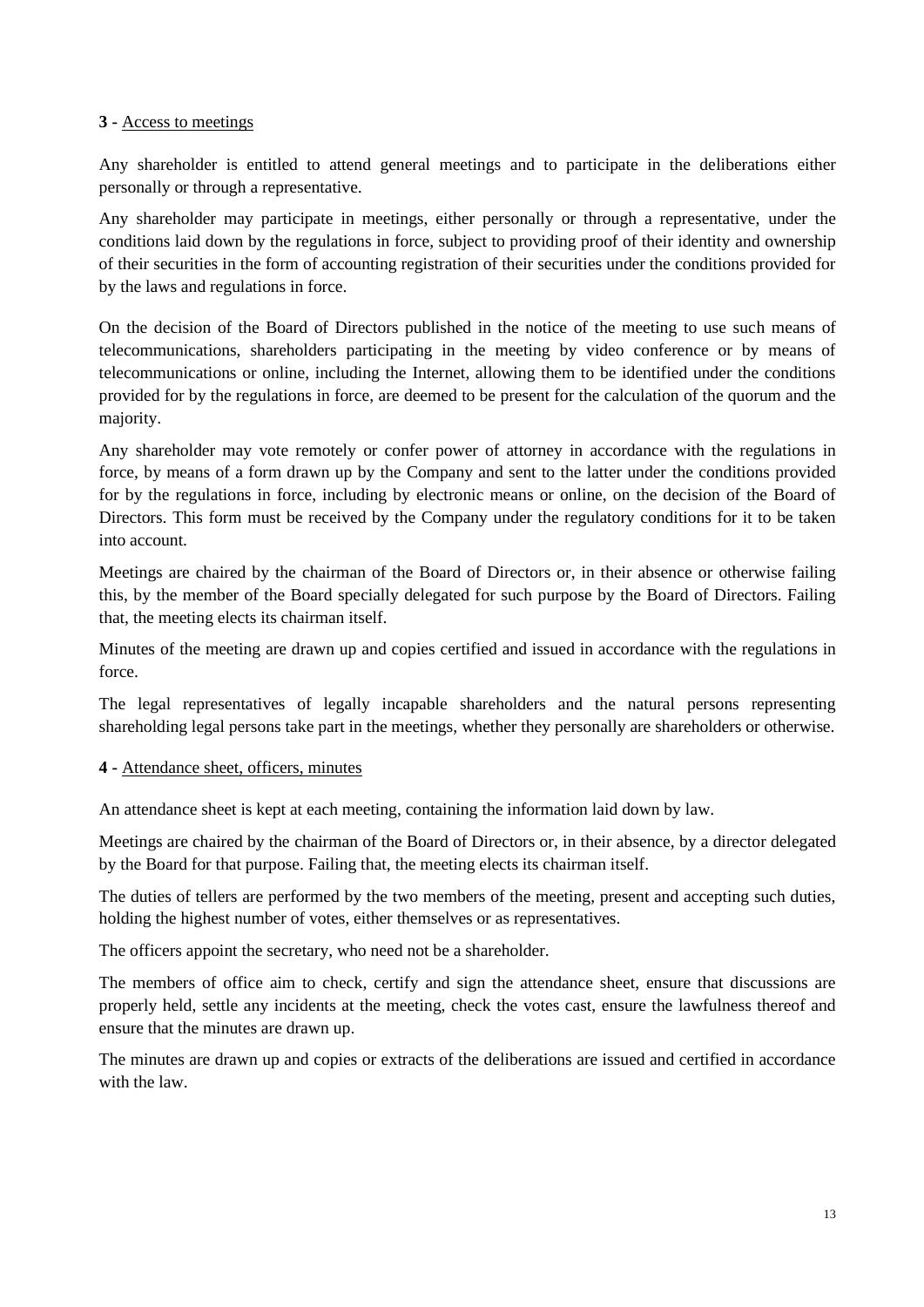### **5 -** Ordinary general meeting

The ordinary general meeting is the meeting called to take all decisions that do not amend the Articles of Association. It takes place at least once a year, within six months of the end of each financial year, to rule on the financial statements for that year and on the consolidated financial statements.

Decisions are only valid, the first time the meeting is called, if the shareholders present or represented, or voting by correspondence or remotely, hold at least one fifth of the shares with voting rights. The second time the meeting is called, no quorum is required.

It rules by a majority of votes held by the shareholders present, represented or voting by correspondence or remotely.

### **6 -** Extraordinary general meeting

The extraordinary general meeting alone is authorised to amend all the provisions of the Articles of Association. It may not increase shareholders' undertakings, however, subject to transactions resulting from a lawfully constituted grouping of shares.

Its decisions are only valid if the shareholders present, represented or voting by correspondence or remotely hold, the first time that the meeting is called, at least one quarter of the shares with voting rights and, the second time it is called, one fifth of the shares with voting rights. Failing this latter quorum, the second meeting may be postponed to a date no later than two months after the date on which it was called.

It rules on a majority of two thirds of the votes of the shareholders present, represented or voting by correspondence or remotely.

The extraordinary general meeting may not increase shareholders' undertakings or harm the equality of their rights in any event, however, other than with the unanimous consent of the shareholders.

# **Article 21 - Special meetings**

The shareholders holding Class G preferred shares shall meet at special meetings, which shall be convened and deliberate under the conditions provided for by law.

# **SECTION 6**

# **ANNUAL FINANCIAL STATEMENTS – APPROPRIATION OF INCOME**

# **Article 22 - Annual financial statements**

The board of directors keeps regular accounts of the company's transactions and prepares annual financial statements in accordance with the law and usual business practices. A general meeting, called to approve the accounts for the past financial year and the consolidated financial statements, must be convened each year within six months of the end of the financial year, or, in the event of an extension, within the time limit set by court decision.

#### **Article 23 - Appropriation of income**

The result of each financial year is determined in accordance with the legal and regulatory provisions in force.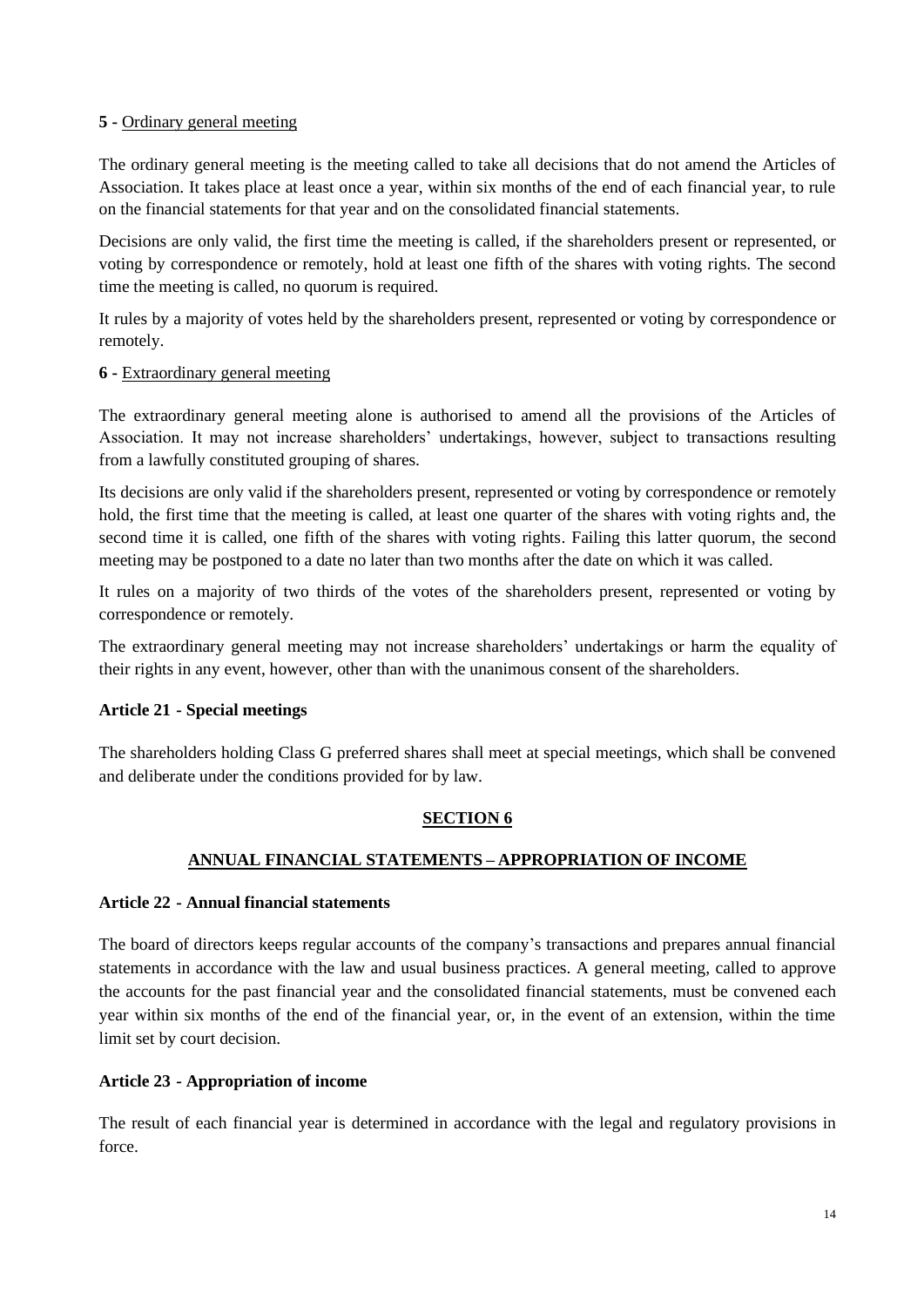From the profit for the financial year, less any previous losses, at least 5% is deducted for the establishment of the reserve fund required by law first of all. This deduction ceases to be mandatory when the reserve fund reaches one tenth of the share capital.

The ordinary general meeting, or any other general meeting, may decide to distribute amounts and/or assets deducted in cash or in kind from the reserves available to it, expressly indicating the reserve items from which the withdrawals are made. However, dividends are deducted as a priority from the distributable profit for the financial year.

The general meeting has the right to grant to the shareholders holding ordinary shares, for all or part of the dividend distributed, or interim dividends, an option between the payment in cash and the payment in shares under the conditions laid down by the regulations in force. In addition, the general meeting may decide, for all or part of the dividend, interim dividends, reserves or premiums distributed, or for any reduction in capital, whether this distribution of dividends, reserves or premiums or such reduction of capital will be made in kind by provision of assets of the company.

The share of each shareholder in the profits and its contribution to the losses is proportional to its share in the share capital, it being specified, however, that the Class G preferred shares do not have any financial rights in accordance with Article 11 of these Articles of Association.

# **SECTION 7**

# **LIQUIDATION – DISSOLUTION – DISPUTE**

#### **Article 24 - Dissolution – Liquidation**

Apart from the cases of judicial dissolution provided for by law, the Company shall be dissolved on expiry of the term set by the Articles of Association, by decision of the extraordinary general meeting of shareholders.

Except in the event of a merger, demerger or all the shares being held by one person, the expiry of the Company or its dissolution for any reason whatsoever shall result in its liquidation.

Dissolution shall only have effect with regard to third parties from the date on which it is entered in the Trade and Companies Register.

One or more liquidators, chosen from among the shareholders or third parties, shall be appointed by a collective decision of the shareholders, unless it is a court-ordered dissolution.

The liquidator represents the Company. He is vested with the broadest powers to realise the assets, even out of court. He is entitled to pay creditors and distribute the available balance. He may not pursue ongoing business or initiate any new business for the purposes of liquidation unless he has been authorised to do so, either by the shareholders or by court decision if he has been appointed by the same means.

The division of the net assets remaining after reimbursement of the par value of the shares is carried out between the shareholders in the same proportions as their stake in the share capital, it being specified, however, that the Class G preferred shares do not have any financial rights in accordance with Article 11 of these Articles of Association.